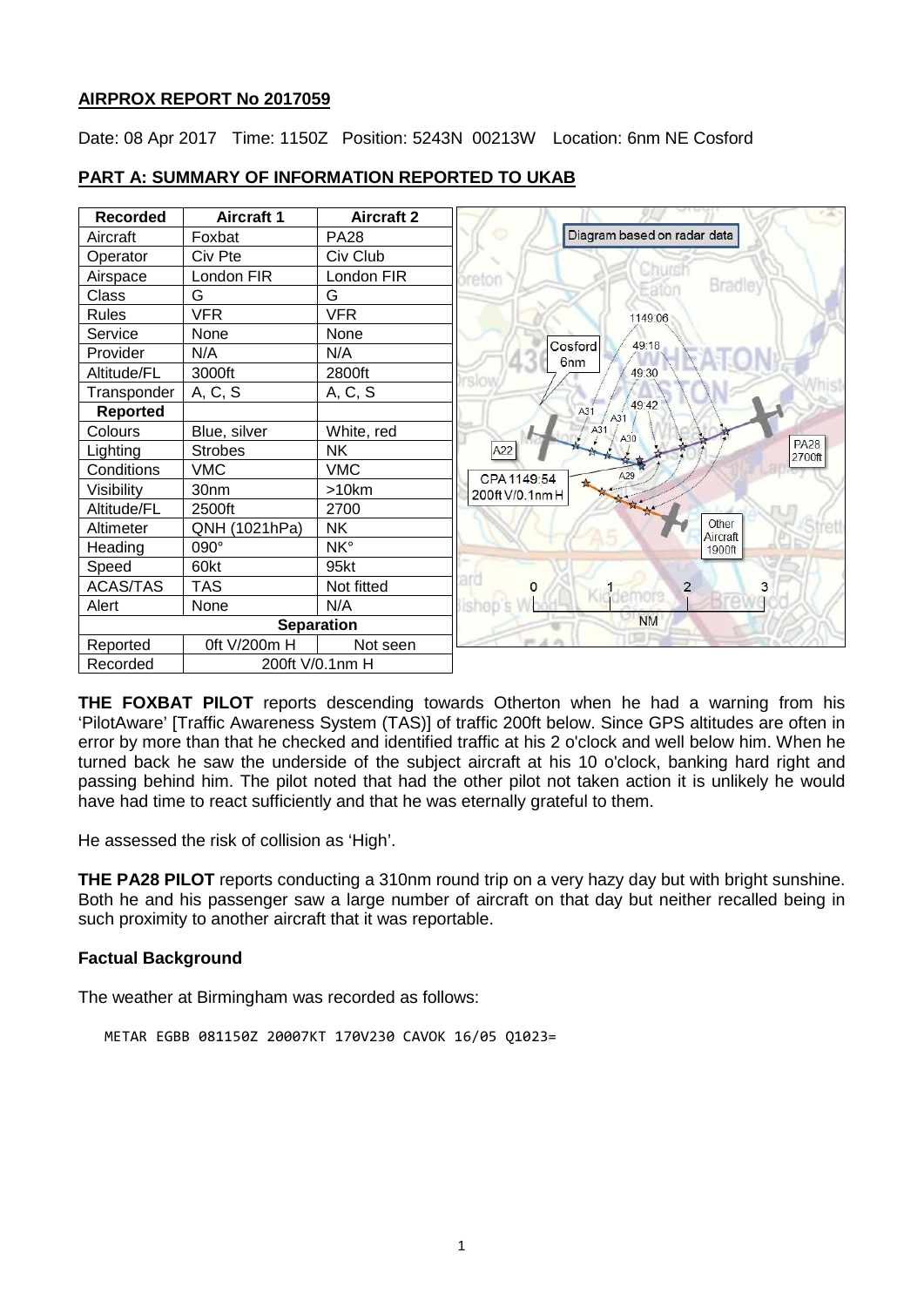### **Analysis and Investigation**

### **UKAB Secretariat**

The Foxbat and PA28 pilots shared an equal responsibility for collision avoidance and not to operate in such proximity to other aircraft as to create a collision hazard<sup>[1](#page-1-0)</sup>. If the incident geometry is considered as head-on or nearly so then both pilots were required to turn to the right<sup>[2](#page-1-1)</sup>. If the incident geometry is considered as converging then the PA28 pilot was required to give way to the Foxbat<sup>[3](#page-1-2)</sup>.

### **Summary**

An Airprox was reported when a Foxbat and a PA28 flew into proximity at 1150 on Saturday 8<sup>th</sup> April 2017. Both pilots were operating under VFR in VMC, neither in receipt of an Air Traffic Service.

# **PART B: SUMMARY OF THE BOARD'S DISCUSSIONS**

Information available consisted of reports from both pilots and radar photographs/video recordings.

Members first discussed the actions of the Foxbat pilot and noted that he had been using the PilotAware TAS. The system had provided warning of the aircraft approaching from the right 2 o'clock but the Board were unable to ascertain why no warning had been generated for the converging PA28 or whether the Foxbat pilot had not assimilated a warning. It was stressed that this was not a comment on the PilotAware system but that variables such as antenna location could have a marked effect on performance. Whatever the reason, it was unfortunate that the Foxbat pilot was not aware of the converging PA28 and that his attention had been directed to the right, away from the converging aircraft. The PA28 pilot reported that neither he nor his passenger had seen an aircraft in such proximity that it was reportable. Members commented that the radar picture showed the PA28 making a 90° right turn at CPA followed by a 90° left turn back to track, but accepted that this could equally have been coincidental. Some members commented that a Traffic Service would probably have improved both pilots SA but that provision of such service may not have been possible on a busy weekend afternoon. In the event, the Board agreed that the Foxbat pilot hadn't seen the PA28 until at or just after CPA, effectively a non-sighting, and the PA28 pilot had reported not seeing the Foxbat at all. Although the radar picture indicated 200ft vertical separation, the Foxbat pilot's vivid description of the event and the possibility of error in transponder altitude encoders convinced the Board that the aircraft had been in close vertical and horizontal proximity and, given the PA28 pilot's coincidental turn away from the Foxbat, it was agreed that collision had only been avoided by providence.

# **PART C: ASSESSMENT OF CAUSE, RISK AND SAFETY BARRIERS**

Cause: A non-sighting by the PA28 pilot and effectively a non-sighting by the Foxbat pilot.

Degree of Risk: A.

 $\overline{\phantom{a}}$ 

<span id="page-1-0"></span><sup>1</sup> SERA.3205 Proximity.

<span id="page-1-1"></span><sup>2</sup> SERA.3210 Right-of-way (c)(1) Approaching head-on.

<span id="page-1-2"></span><sup>3</sup> SERA.3210 Right-of-way (c)(2) Converging.